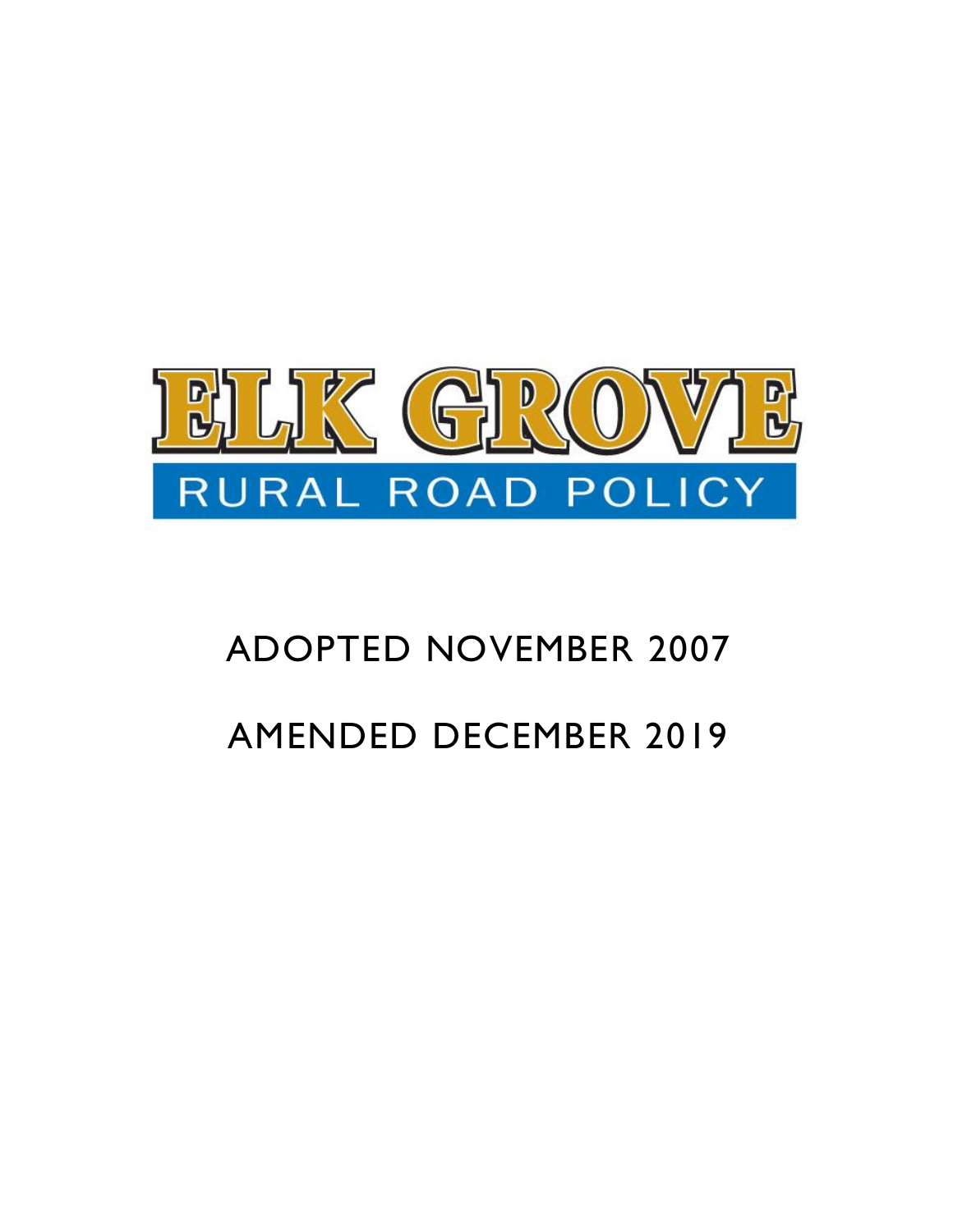# **TABLE OF CONTENTS**

| <b>Appendix</b> |  |
|-----------------|--|

Rural Road Improvement Policy Traffic Counts (April 2007)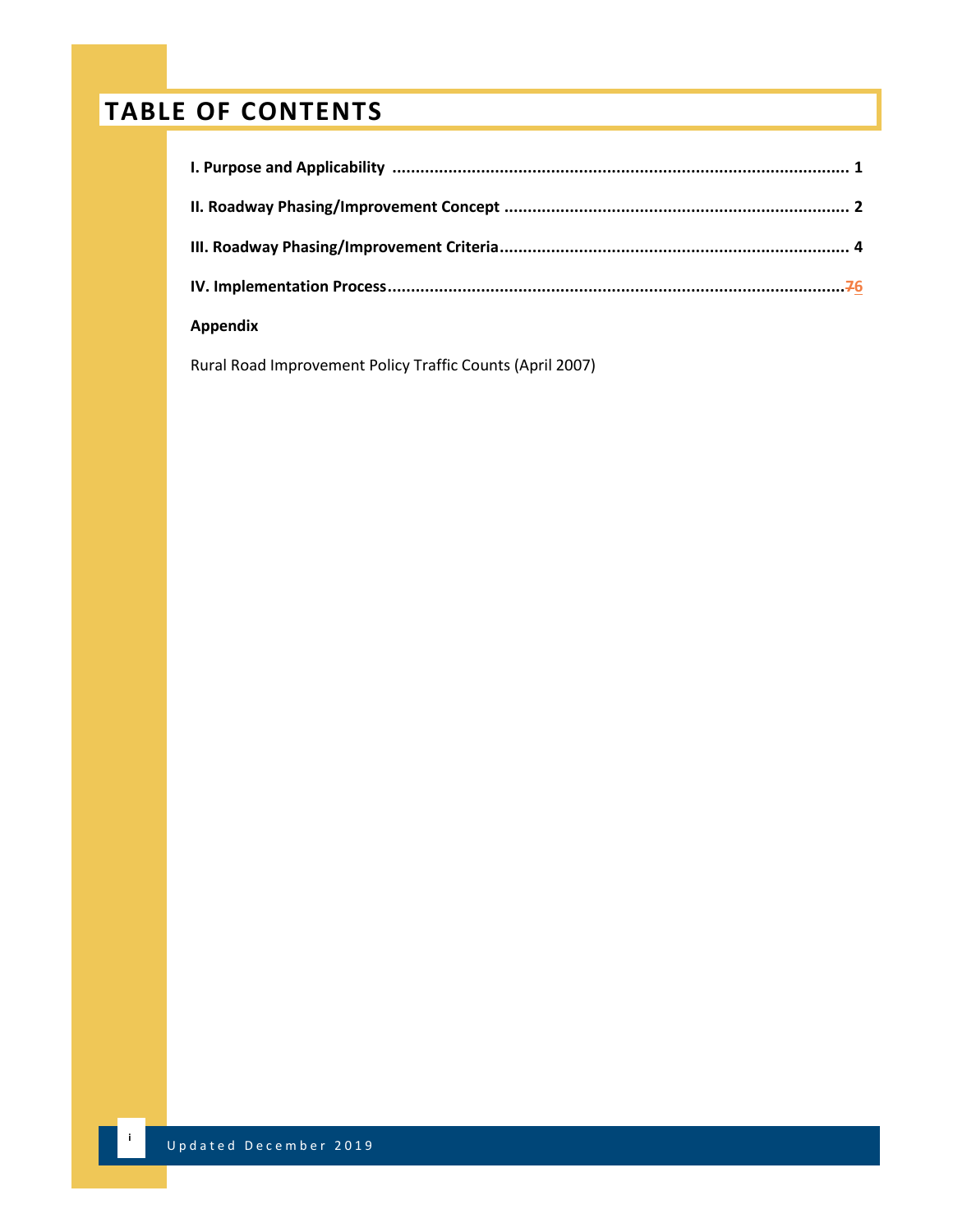## I. PURPOSE AND APPLICABILITY

**The purpose of the Rural Road Improvement Policy is to preserve and maintain the rural roadways in the City's rural residential area.** This policy establishes a value based approach for incremental (rather than ultimate) road improvements that solve specific traffic issues identified through periodic evaluations of traffic conditions. Road improvements within the City's defined rural residential area shall be implemented in response to traffic impacts.

The Rural Road Improvement Policy implements the General Plan goals, policies, and actions. Specifically, this policy implements the provisions of the Land Use and Circulation Elements regarding the preservation and maintenance of features that -contribute to the rural residential character, including small local roadways with minimum paving, natural landscape, and preservation of existing mature trees.

The Rural Road Improvement Policy applies to the area defined in the General Plan as the Rural Area Community Plan shown on the map below.



Once adopted by the City Council, the Rural Road Improvement Policy shall apply to all future road improvement planning within the Rural Residential Area. This policy may also apply to previously approved road improvement projects not yet constructed as determined by the City Council on a caseby-case basis.

The Rural Road Improvement Policy works in conjunction with the Rural Road Improvement Standards. The policy identifies when the improvement will take place and the standards determine what the improvements shall look like.

**1**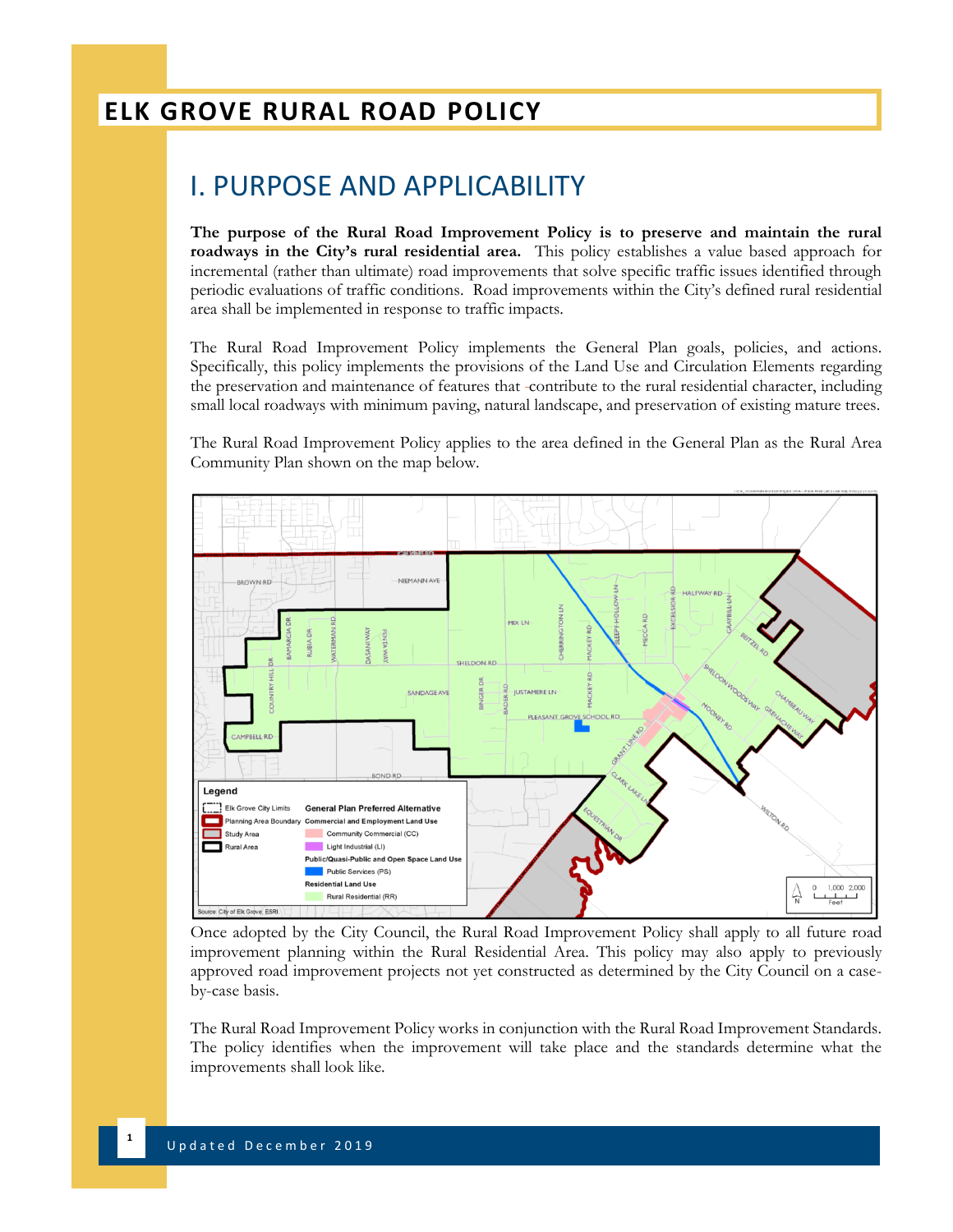#### II. ROADWAY PHASING/IMPROVEMENT CONCEPT

Within the City's Rural Residential Area, roadway and intersection improvements shall be implemented in response to traffic impact and not as a result of forecasted travel demand. The phasing of improvements is based on periodic evaluations of traffic conditions through regular traffic counts, safety criteria, and tolerance for delay (level of service). Improvements will only be planned and constructed when the actual need exists. This need will be evaluated by taking traffic counts at regular intervals, when a roadway project of citywide significance is completed, or as needed to address safety (based on accident data). Daily roadway traffic counts will be taken at the following locations with other locations counted as needed:

- Sheldon Road between Waterman Road to Rubia Dirve
- Sheldon Road between Waterman Road and Bradshaw Road
- Sheldon Road between Waterman Road and Bader Road
- Sheldon Road between Bader Road and Mackey Road
- Waterman Road between Sheldon Road and Rubia Dirve
- Waterman Road between Sheldon Road and Bond Road
- Wilton Road east of Grant Line Road
- Excelsior Road between Calvine Road and Sheldon Road
- Grant Line Road between Calvine Road and Sheldon Road
- Grant Line Road between Bond Road and Wilton Road
- Grant Line Road between Bond Road and Elk Grove Florin Road
- Bradshaw Road between Sheldon Road and Norman Lane
- Bradshaw Road between Sheldon Road and Bond Road
- Bradshaw Road between Bond Road and Silvergate Lane
- Bond Road between Bradshaw Road and Salmon Creek Drive
- Bond Road between Bradshaw Road and Bader Road
- Bond Road between Bader Road and Grant Line Road
- Bader Road between Sheldon Road and Pleasant Grove School Road
- Bader Road between Bond Road and Pleasant Grove School Road Bader Road between Sheldon Road and Mix Lane

The City of Elk Grove recognizes that investing in intersection improvements can delay or eliminate the need for widening adjoining roadway segment. Thus, the roadway phasing concept targets incremental improvements to intersections to solve current traffic problems. Roadway and intersection improvements must be implemented as needed to improve demonstrated safety needs regardless of traffic levels. Periodic monitoring of traffic volumes and accidents will be needed to effectively implement this policy.

**2**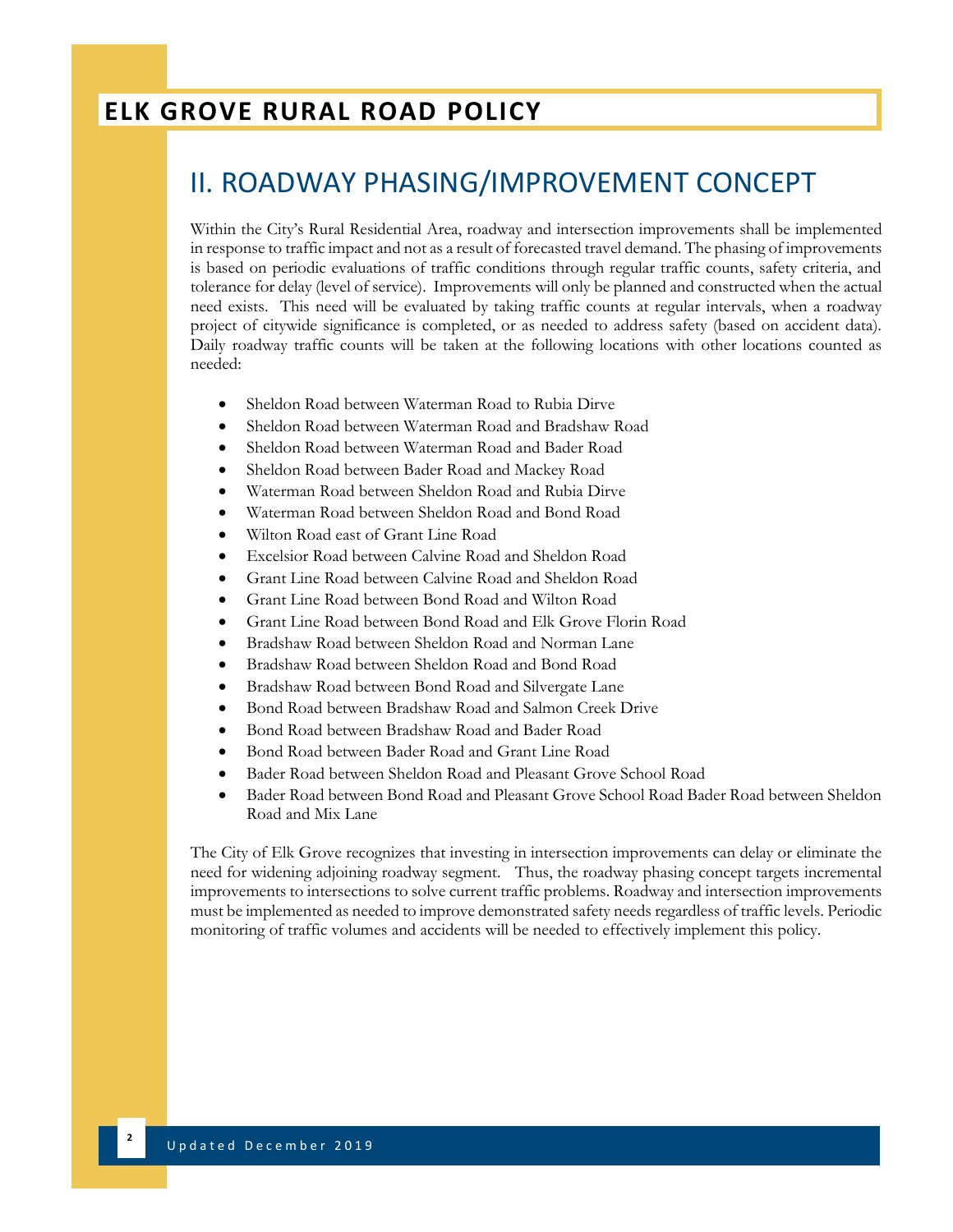#### **Volume Thresholds – How it Works**

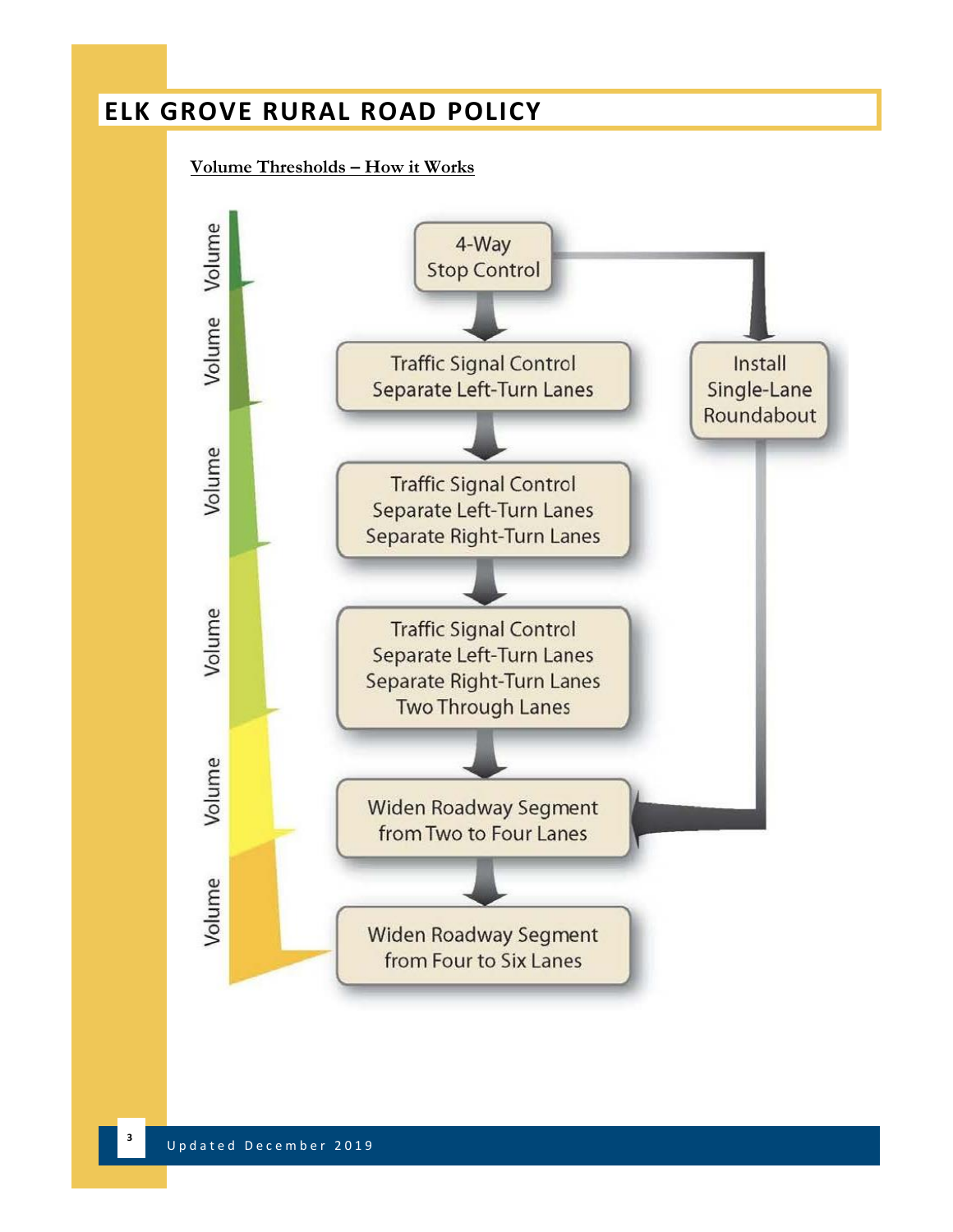### III. ROADWAY PHASING/IMPROVEMENT CRITERIA

To implement the Rural Road Improvement Policy, the City developed phasing/improvement criteria based on traffic volumes thresholds, safety, and tolerance for delay. This policy establishes incremental road segment and intersection improvements that solve specific traffic issues identified through periodic evaluations of traffic conditions. The roadway phasing criteria were developed using the following methodology

| STEP 1: | Conducted intersection and roadway traffic counts at locations throughout the<br>study area.                                                                                                                                                             |
|---------|----------------------------------------------------------------------------------------------------------------------------------------------------------------------------------------------------------------------------------------------------------|
| STEP 2: | Compared the roadway and intersection counts throughout the project area.                                                                                                                                                                                |
| STEP 3: | Analyzed intersection traffic operations at each intersection using the updated<br>traffic counts.                                                                                                                                                       |
| STEP 4: | Identified traffic volumes at each intersection that would result in congested<br>(i.e., stop-and-go) operations based on the current intersection turn lanes and<br>traffic control, which included stop sign control and one lane on each<br>approach. |
| STEP 5: | Converted the intersection volumes from Step 4 to equivalent roadway<br>volumes using the comparison from Step 2. This was done for each leg of<br>each intersection and averaged.                                                                       |
| STEP 6: | The roadway volume volumes at each intersection from Step 5 were averaged<br>to develop the roadway volume threshold for the improvement step.                                                                                                           |
| STEP 7: | Steps 4, 5 and 6 were repeated for each remaining improvement step until<br>widening the adjoining roadway segment was needed.                                                                                                                           |

Improvements will only be planned and constructed when it is determined through the criteria below that an improvement is required.

#### VOLUME THRESHOLDS/CRITERIA

The City has established daily traffic volume thresholds for intersection operations to identify when an intersection would need to be evaluated for particular improvements. Traffic counts will be done every 3 years to determine if any intersections in the project area meet the volume thresholds. If one or more intersections meet the volume thresholds, the process will commence to identify needed improvements. Improvements will only be planned and constructed when it is determined through the criteria below that the need exists.

**4**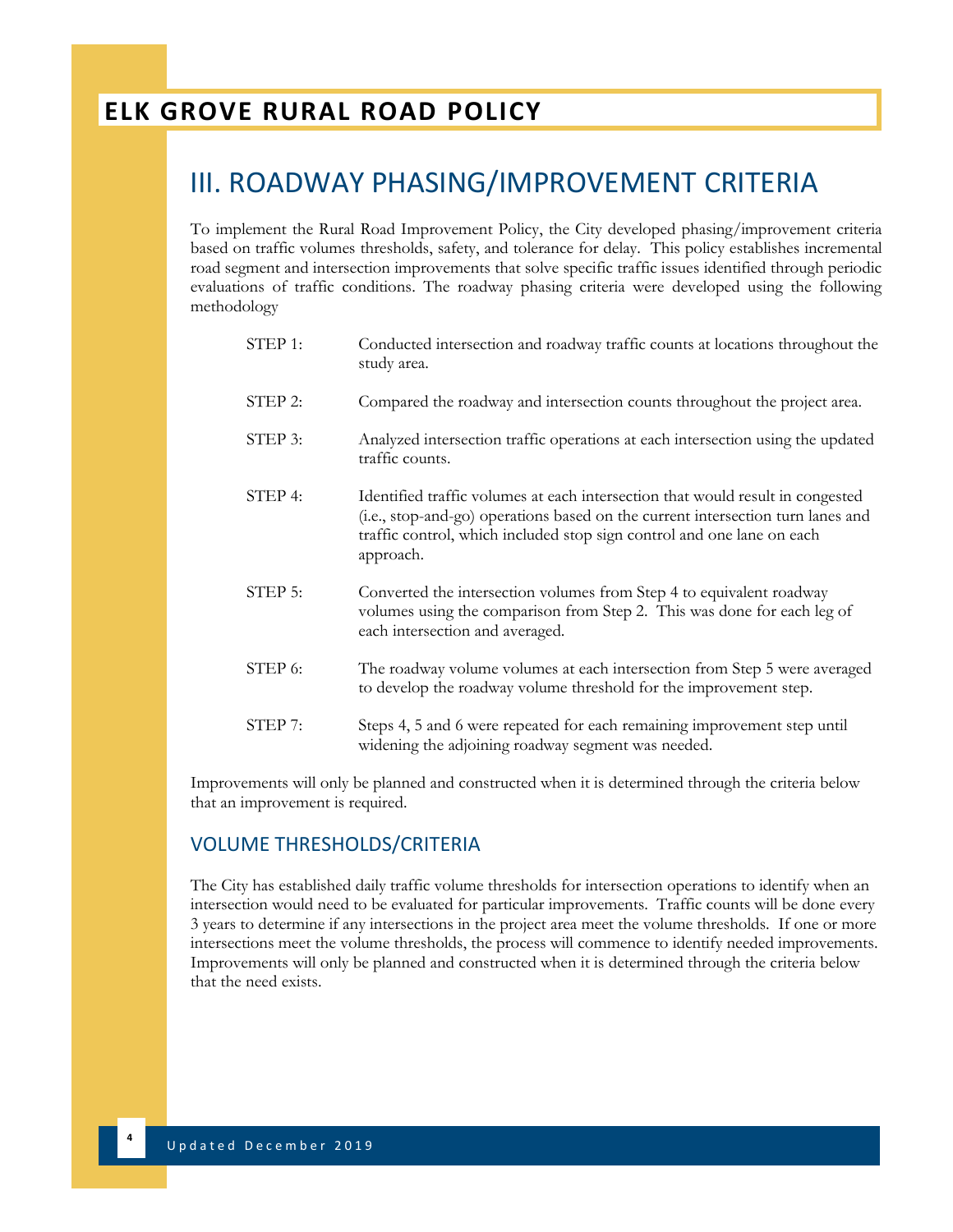#### **Intersection Volume Thresholds Table**

| <b>Improvement Step</b> | Configuration                                                                                                | <b>Daily Volume Threshold</b> |
|-------------------------|--------------------------------------------------------------------------------------------------------------|-------------------------------|
| $\mathbf{1}$            | All-way stop control                                                                                         | $\leq$ 8,000                  |
| $\mathfrak{p}$          | Traffic signal control<br>Separate left turn lanes or Single-Lane<br>roundabout                              | 8,000-15,000                  |
| 3                       | Traffic signal control<br>Separate left turn lanes<br>Separate right turn lanes or Single-Lane<br>roundabout | 15,001-18,000                 |
| 4                       | Traffic signal control<br>Separate left turn lanes<br>Separate right turn lanes Two through<br>lanes         | 18,001-24,000                 |
| 5                       | Widen roadway segment from 2 lanes to 4<br>lanes                                                             | $>24,001 - 36,000$            |
| 7                       | Widen roadway segment from 4 lanes to 6<br>lanes                                                             | >36,001                       |

*(1) Center turn lanes may be considered for implementation at any time to improve safety and convenience independent of intersection improvements. The need for center turn lanes will be determined on a case-by-case basis. This improvement does not increase roadway capacity, but does improve the flow.* 

#### SAFETY CRITERIA

While volume thresholds are a key indicator or trigger for determining needed improvements, roadway and intersection improvements must be implemented as needed to improve demonstrated safety needs regardless of traffic levels based on Federal and State guidelines specifically for rural areas.

#### TOLERANCE FOR DELAY

Related to the volume threshold is tolerance for delay. This is a human measure of acceptance for certain traffic conditions.

There may be indirect impacts to residents in the project area that need to be addressed. For example, if a resident is unable to access their driveway for several minutes because of queuing at an intersection, that may be an unacceptable delay. Similarly, if a resident cannot safely turn out of a driveway with a horse trailer for several minutes, that may be an unacceptable delay. Tolerance for delay by residents of the Rural Residential Area will be considered during the process of determining specific improvements and may need to be evaluated separately based on resident input.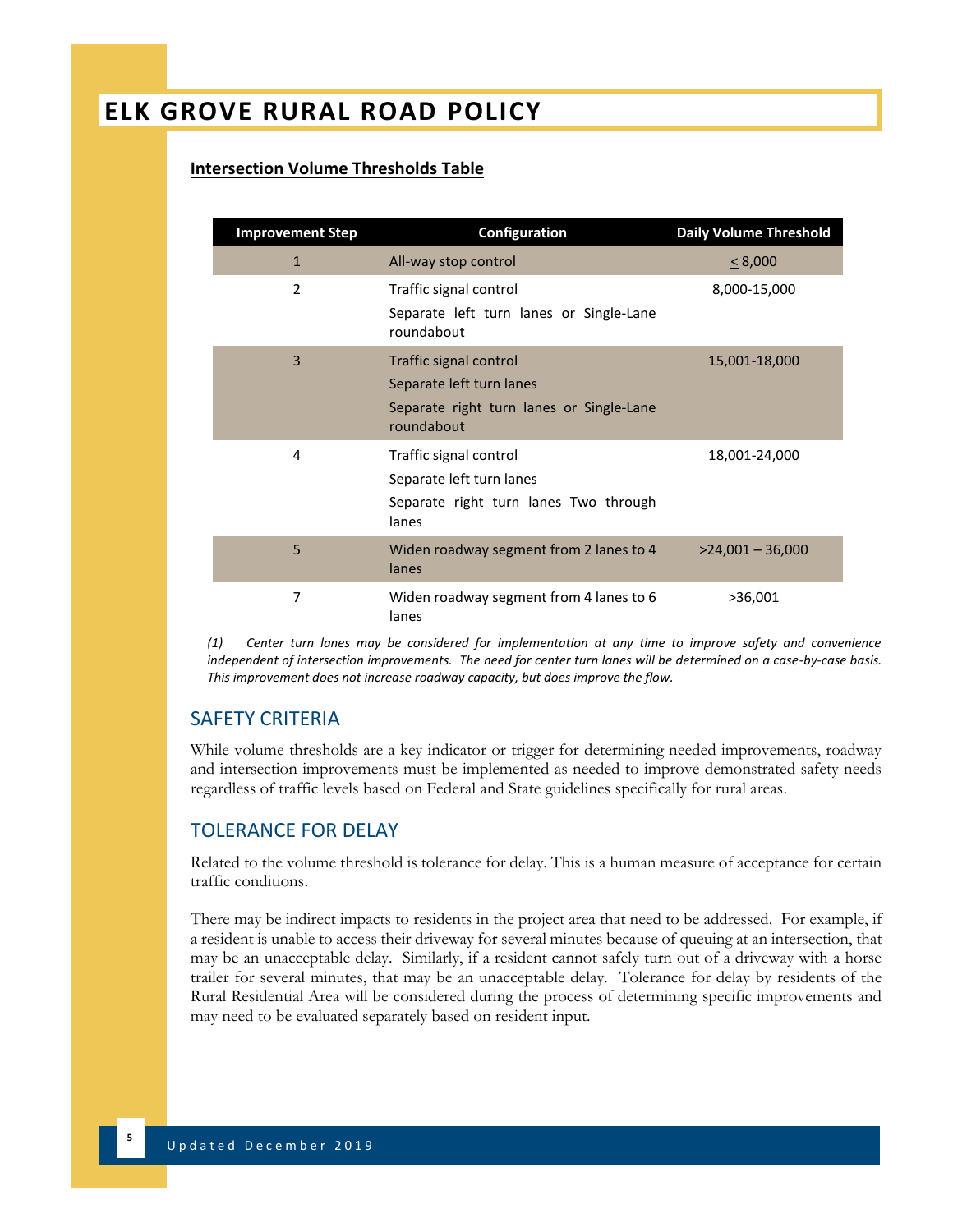## IV. IMPLEMENTATION PROCESS

The implementation process for the Rural Road Improvement Policy is as follows:

- 1) The City shall monitor/measure daily traffic (two-way total) volumes every three years or as needed to measure the effect of a significant roadway project (e.g. interchange upgrade) that may alter travel patterns in the study area. Traffic counts will be done using the same methodology as the baseline counts for this policy (see details in appendix).
- 2) The City shall compare measured daily traffic volumes to the improvement thresholds. The threshold is satisfied if the daily traffic (two-way total) volume on any leg of the intersection meets or exceeds the lower volume threshold for identified improvement step.
- 3) When the next improvement threshold is satisfied, the City will commence a more detailed traffic analysis to identify specific (i.e., minimum) improvements required to accommodate actual traffic impacts. Exceptions include an improvement that is needed to improve demonstrated safety impacts of a roadway or intersection.
- 4) The City shall host at least one public workshop with the residents in the Rural Residential Area to present the traffic data, threshold analysis, and range of alternative improvements to address the traffic impact. Notices for the workshop(s) will be mailed to all property owners of record within the Rural Residential project area as defined herein. Input from that workshop will be presented to the City Council for direction to proceed with the Capital Improvement process.